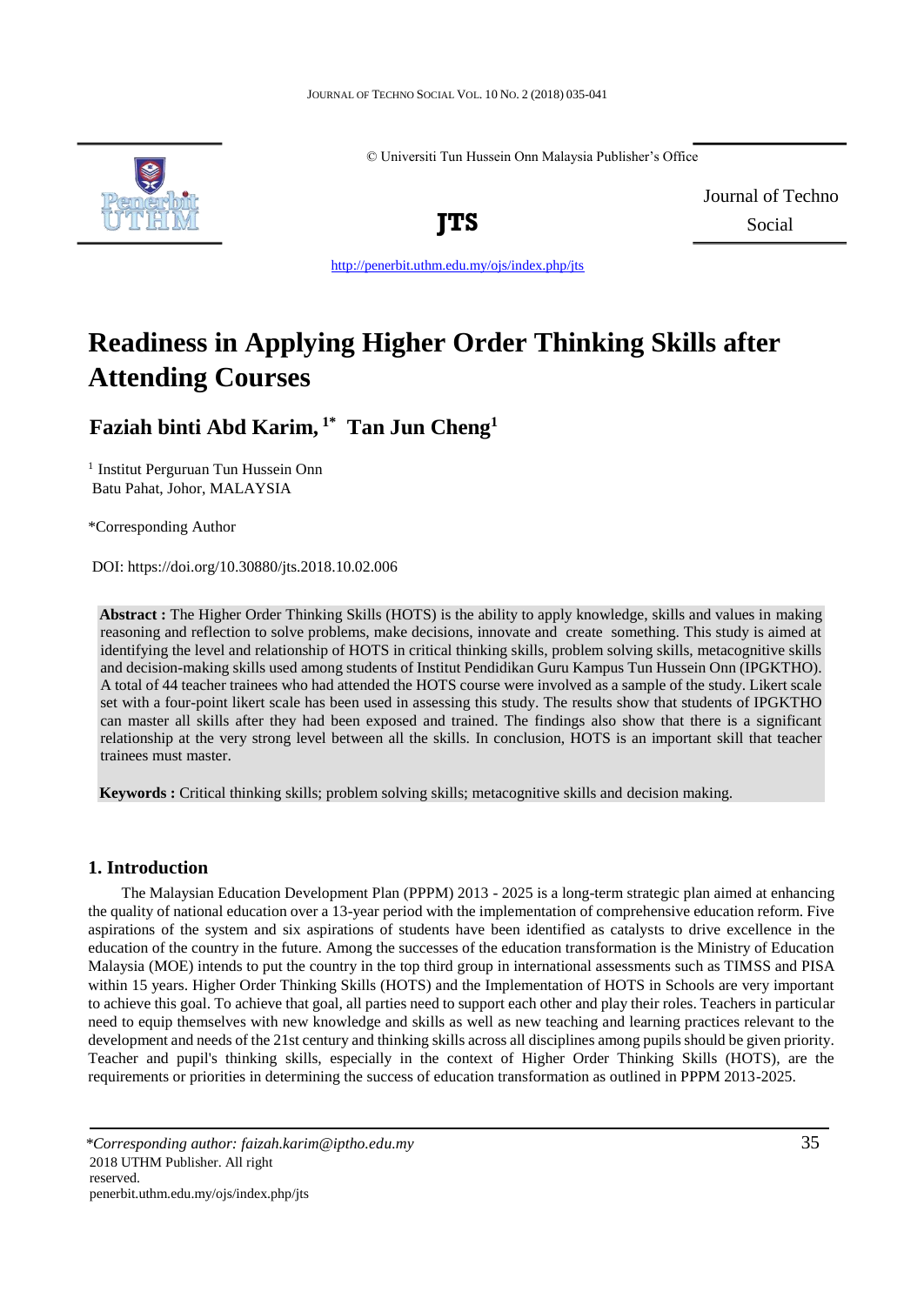This is in accordance with the nation's aspiration to gauge students' cognitive performance as expressed in the Executive Summary, Malaysia Education Blueprint (2013-2025, p.E-6). Brookhart (2010) as cited in Collins, R (2014) affirms that one way to inculcate HOTS among pupils is by incorporating these skills in the teachers' lesson plans. Accordingly, the cultivation of thinking skills at primary school level is vital and the assurance that pupils can develop HOTS required in-depth analysis of the planning of lessons. Therefore, infusing HOTS elements in teaching and learning involved teachers' competencies in HOTS and their skills in designing teaching and learning; in considering all elements in a holistic manner; and innovating creative ideas.

The course attended by students including theories of concept and hands on training. PRKA 3012-Planning of Teaching and Learning course was first time introduced to semester 4 students of Institutes of Teacher Education in January 2017 under the component of Professional Practice. The rationale for the inclusion of the course in the Bachelor of Teaching Primary Education Programme is to enable students to master content knowledge and skills to plan and excute teaching and learning. One of the content of the course proforma includes HOTs; i-think, Habits Of Mind (HOM) and Critical and Creative Thinking Skills (CCTS). Also, one of the Transferable Skills (TS) in the content of the course proforma is Critical Thinking and Problem Solving Skills.

#### *1.1 Critical Thinking Skills*

According to Scriven and Paul (1992), Critical Thinking Skills (CTS) is an intellectual discipline that works actively and proficiently in expressing concepts, making applications, analyzing, synthesizing and evaluating information gathered, generated, response, motivation or communication as a guide to trust and action.

The importance of CTS among students is that it is able to encourage a student to test the truth of a matter or problem in order not to form a wrong conclusion or decision, as well as the ability to process information and produce something new and original. New ideas come through the experience or combination of ideas. Critical thinking can be taught with a variety of strategies and programs that emphasize the way in which the presentation encourages students to think and master the skills and contents of the lessons being delivered (Yahya & Norhusna, 2007).

#### *1.2 Problem Solving Skills*

Woods and Colleagues (1975) points out that, The Problem Solving Skills (PSS) is the process of obtaining a satisfactory solution for a new problem or a problem that the individual who tried to solve it has never experienced it. Overall, problem solving involves a series of levels ranging from a problem identifier to a problem and thus leads to the construction of a solution. Troubleshooting can be seen as a structured and oriented process. However, in determining the direction of the solution, we need to define the problem first, followed by the desired goal or required change.

Regardless of whether the problem is small or complex, all need to be resolved in a constructive way. Therefore, PSS is an essential skill in many aspects of our lives whether it is professional or personal. What matters is how we face problems. This will result in an effective or ineffective solution. PSS indeed is an important skill and needs to be acquired by teachers as they can further enhance students' achievement. Students use PSS in solving the task given to them during learning process.

#### *1.3 Metacognitive Skills*

The metacognitive skills is the ability to understand and analyse one own learning. According to SchrawG,&Moshman D (1995) Metacognitive Skills (MS) requires learners to set their learning goals, understand their own learning styles and evaluate their own learning. Hence, it is important for students to master the skills to develop self -awareness and the ablity to self-assess. The importance of metacognitive skills as it promotes effective learning by increasing the awareness level in learning thus enabling them to to employ the strategies effectively. Successful trainee teachers are those who learn theories and able to apply them in their practices after mastering metacognitve skills. In addition, mastering metacognitive skills helps them in understanding and resolving complex issues. There is evidence to suggest that teacher trainees who apply reflective reasoning on their development of both cognitive and metacognitve skills are able to solve complex problems.

#### *1.4 Decision Making Skills*

According to Massie (1987), Decision Making Skills (DMS) are actions that are made consciously from several alternatives aimed at gaining the expected results. Meanwhile, according to Koontz and Dannel (1978), DMS means selection activities from more than one alternative and is the heart of organizational planning.

36 Individual perceptions of change often affect them in making decisions to achieve optimum benefits and also provide high satisfaction. Hence, often the decisions taken will overturn the reality, justice and rules set out toward the decision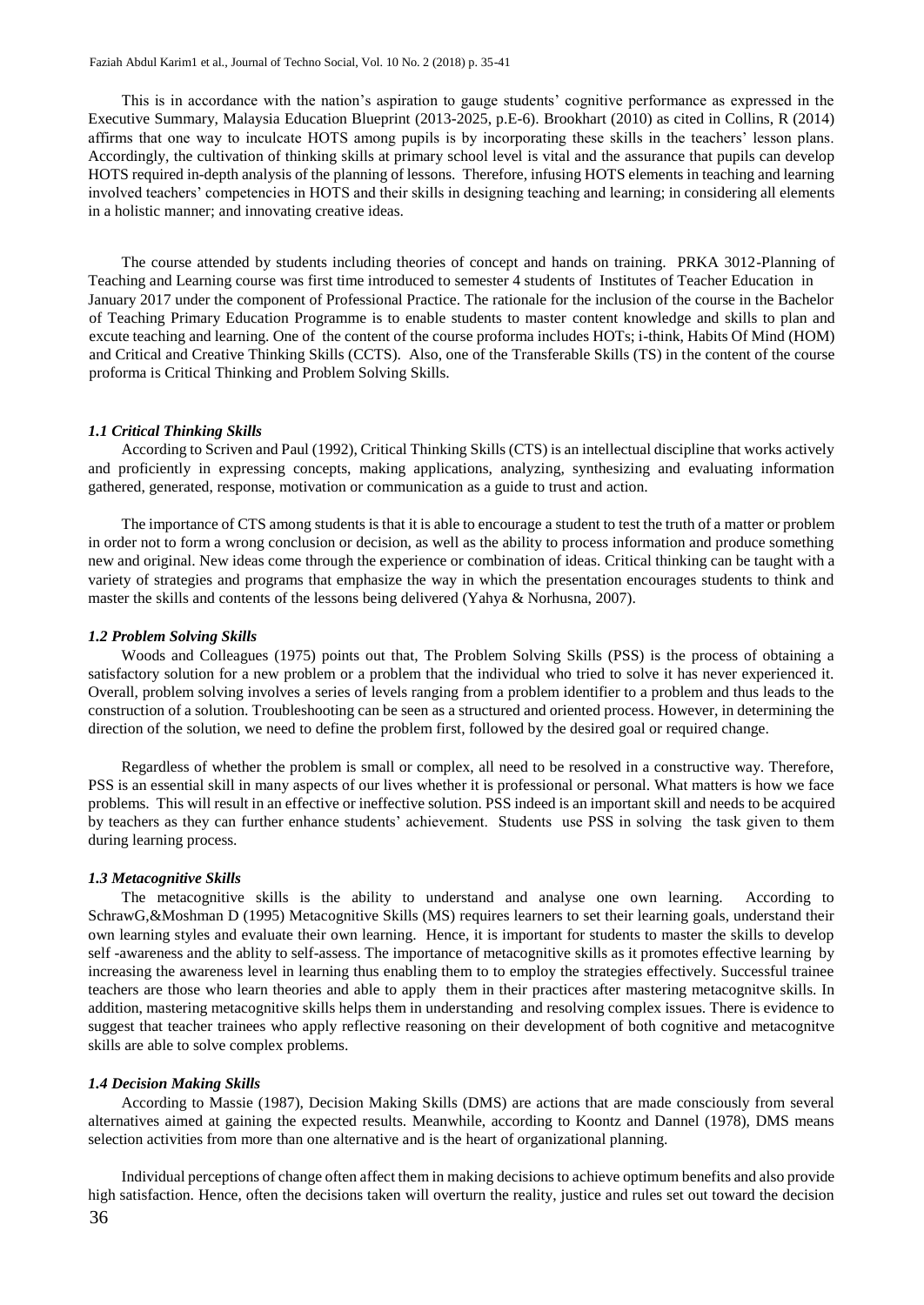Faziah Abdul Karim1 et al., Journal of Techno Social, Vol. 10 No. 2 (2018) p. 35-41 making. Ab. Aziz (2004) states that emotional intelligence is needed in making decisions. The decision is a process in which the organization meets the needs of an organization including the burden that will be either positive or negative to obtain the optimum or best decision. Ahmad Atory Hussain (1991) states that the risk situation is based on DMS.

Each risk is based on risks involving the future and this is difficult to predict. The risk situation that occurs when the decision is made based on the possibility of the decision to be found. The likelihood of decisions made can determine almost exactly the available alternative results. The statement was agreed upon by Ab. Aziz Yusof (2004) stating that in order to ensure that one's success will not be trapped in systems and procedures because of their courage to take risks and get out of comfort, they are ready to take full responsibility for the overall achievement by holding and acting proactively towards the change.

## **2. Problem Statement**

Critical Thinking Skills of students today is an important thing in the field of education. The current graduates face problems with job opportunities (MTEN 2005). Hence, graduates need to equip themselves with the current market needs of having good 21st century skills. In addition, among the factors that cause students failure to master critical thinking skills is the lack of emphasis on teaching thinking skills during the teaching and learning process (Phillip, 1992). Hence, the situation in today's classroom is certainly not able to produce an organization for the development of critical and creative thinking (Marzano et al 1988). In this context students do not develop their knowledge. The process of building knowledge is to link newly acquired knowledge with existing knowledge so that the R & D process is effective.

Problem solving skills among students is still low. This is because many students are unaware and understand what the problem is. They also lack the courage to explore new and best solutions without high risk. Students also found no risk of risk, consequences and failure if they failed to do something. Most of them prefer to settle a problem with a common solution without thinking of high levels of thinking.

Failing to achieve excellent results due to lack in knowledge in mastering metacognitive skills is another problem among learners. The reason for the impairment of students' academic achievement is that they fail to adapt to the way of teaching and learning in the classroom as well as not having the right learning styles (Baharin Abu, 2000, 2003; Abdul Ghani Awang, 1996). They can not find the most appropriate metacognitive skills on their own. This clearly demonstrates the need for a student to master the most appropriate metacognitive skills of himself especially during the classroom learning. The ability to understand and analyse one own learning by each individual is different from each other.

According to Abdul Razak and Ainin (2000) and Chek Mat (2003), problems arise when students do not perform well as expected. Hence the intention of the student to achieve the goal is not achieved. At this point, the student can not make the right decision to deal with the problem. In the context of decision making, student emotions are also unstable. So when they decide, emotions play a role in choosing judgment on the importance of decisions made. According to Jaafar (2000) humans are emotionally involved in doing something. Abdul Aziz (2004) says students make decisions based on assumptions or perceptions of decisions without taking into account the emotional intelligence they possess. Fiedler (1967) in Lynne Millward (2005) states that most critical decisions among students are made under extremely high pressure situations. Desperate circumstances caused by time factors can lead to decisions being made in a hurry. Therefore, it is very important for students to master their decision-making skills to solve the problems faced by them.

## **3. Research Objectives**

The specific objectives of this study are to:

- Identify the level of the higher order thinking skills: critical thinking skills, problem solving skills, metacognitive skills and decision-making skills among students.
- Identify the correlation of critical thinking skills with problem solving skills ; metacognitive skills and decision making skills .

## **4. Research Questions**

- What is the level of the higher order thinking skills: critical thinking skills, problem solving skills, metacognitive skills and decision-making skills among students?
- Is there a relationship between critical thinking skills with problem solving skills, metacognitive skills and decision-making skills among students?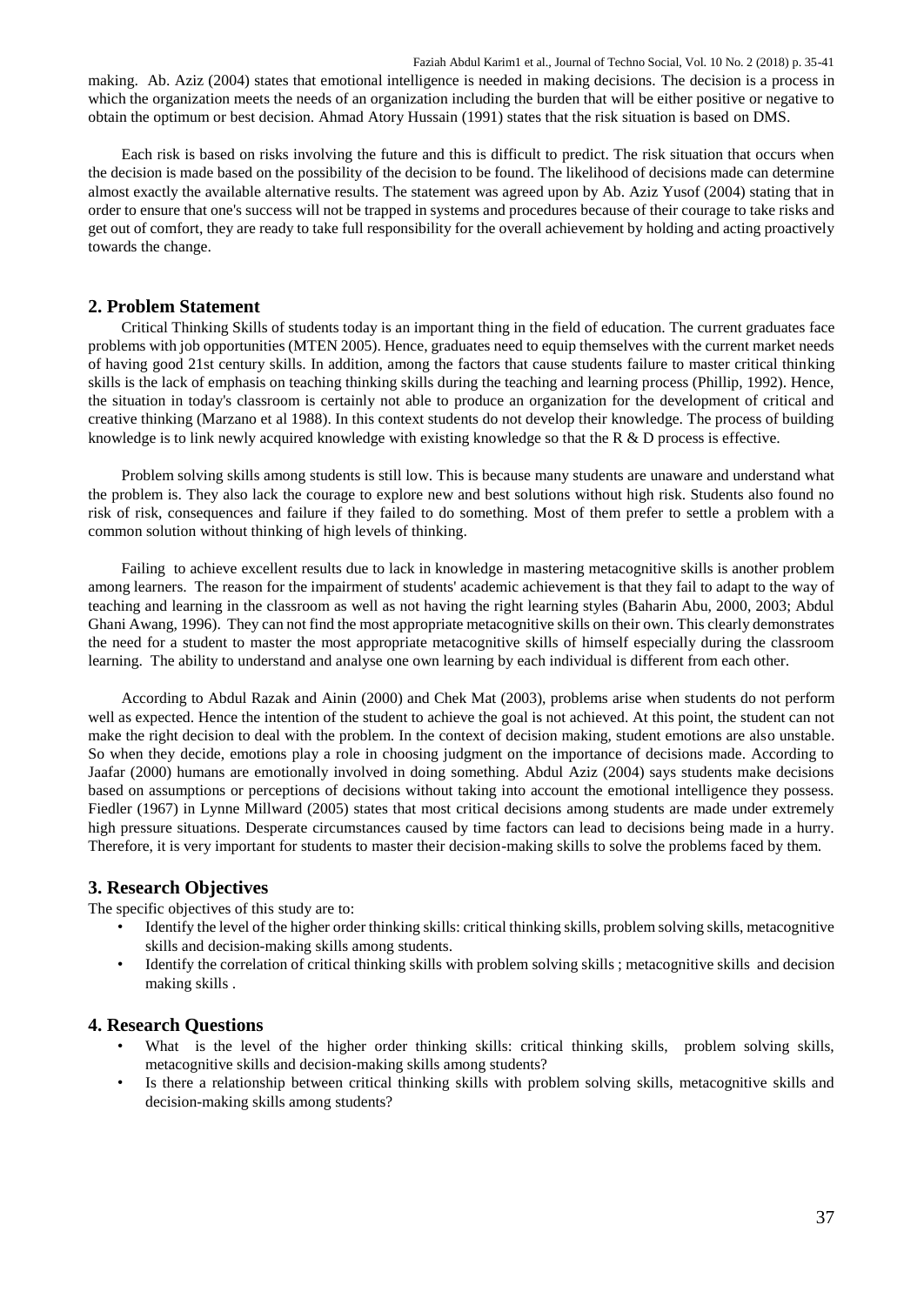#### **4. Research Methodology**

This study is a quantitative study that aims to identify the level and the relationship between four variables, namely critical thinking skills, problem solving skills, metacognitive skills and decision-making skills. This study was conducted at the IPGK Tun Hussein Onn (IPGKTHO), Batu Pahat among students who are currently undergoing teacher training.

A set of HOTS questionnaire was used based on the Musliha Salma (2010) and was modified according to the suitability of the respondents. This questionnaire was divided into two parts: A and B. Part A contains questions related to student demographics. Part B contains a critical thinking skills questionnaire, problem solving skills, metacognitive skills and decision-making skills.

## **5. Findings**

In Table 1, data analysis finds that all skill levels are in place at a high level of critical thinking skills (min  $= 3.12$ , s.d.  $= .52$ ), skills to solve problems (min  $= 3.1$ , s.d.  $= .50$ ), metacognitive skills (min  $= 3.04$ , s.d  $= .53$ ) and decisionmaking skills (min =  $3.07$ , s.d. =  $.52$ ) among the students.

| No. | <b>Skills</b>                  | Min  | <b>Standard Deviation</b> | Level |
|-----|--------------------------------|------|---------------------------|-------|
|     | Critical Thinking Skills (CTS) | 3.12 | .52                       | High  |
|     | Problem Solving Skills (PSS)   | 3.10 | .50                       | High  |
|     | Metacognitive Skills (MS)      | 3.04 | .53                       | High  |
|     | Decision Making Skills (DMS)   | 3.07 |                           | High  |

**Table 1: Min Score for CTS, PSS, MS and DMS** 

In Table 2, the mean score for each item is at a high level with the overall achievement of the mean level of 3.0. There is a questionnaire that achieves a very high level of item  $4 \text{ (min } = 3.3)$  which shows that students have critical thinking skills in a very high level in terms of "thinking deeply about something".

| <b>Item</b> | When facing a problem, I                              | Min | Level     |
|-------------|-------------------------------------------------------|-----|-----------|
| 1           | associate facts with ideas to describe a problem.     | 3.2 | High      |
| 2           | think reactive (give comments, comments and rational) | 3.1 | High      |
| 3           | compare the ideas that are released.                  | 3.2 | High      |
| 4           | think deeply about something.                         | 3.3 | Very High |
| 5           | make appropriate judgments about a matter.            | 3.2 | High      |
| 6           | use technology effectively.                           | 3.1 | High      |
| 7           | use equipment effectively.                            | 3.0 | High      |
| 8           | use the information system well.                      | 3.1 | High      |
| 9           | assess issues from various angles.                    | 3.1 | High      |
| 10          | give thoughtful ideas.                                | 3.0 | High      |
| 11          | express opinions to produce good ideas.               | 3.1 | High      |
| 12          | give criticism in producing a good idea.              | 3.0 | High      |

#### **Table 2: Min Score for Every Critical Thinking Skill Item**

Table 3 shows the mean score for each item at a high level with the overall achievement of the mean level greater than 3.0 except for item 13 which only reaches min at level 2.8 only. There were two items of questionnaire which reached a very high level of item 19 and item 21 which showed that the students had problem solving skill in a very high level in terms of assessing the problem and solving problems that arise effectively.

| <b>Item</b> | In solving a problem, I                                             | Min  | Level |
|-------------|---------------------------------------------------------------------|------|-------|
| 13          | able to identify problems that exist in complex and hazy situations | 2.8  | High  |
| 14          | able to get an alternative solution to the problem                  | 3.0  | High  |
| 15          | able to analyze problems that exist                                 | 3.15 | High  |
| 16          | able to solve the problem using the necessary skills and knowledge  | 3.09 | High  |
| 17          | able to visualize something and form the concept of it              | 3.22 | High  |
| 18          | able to use various techniques to solve problems                    | 3.06 | High  |

#### **Table 3: Min Score for Every Problem Solving Item**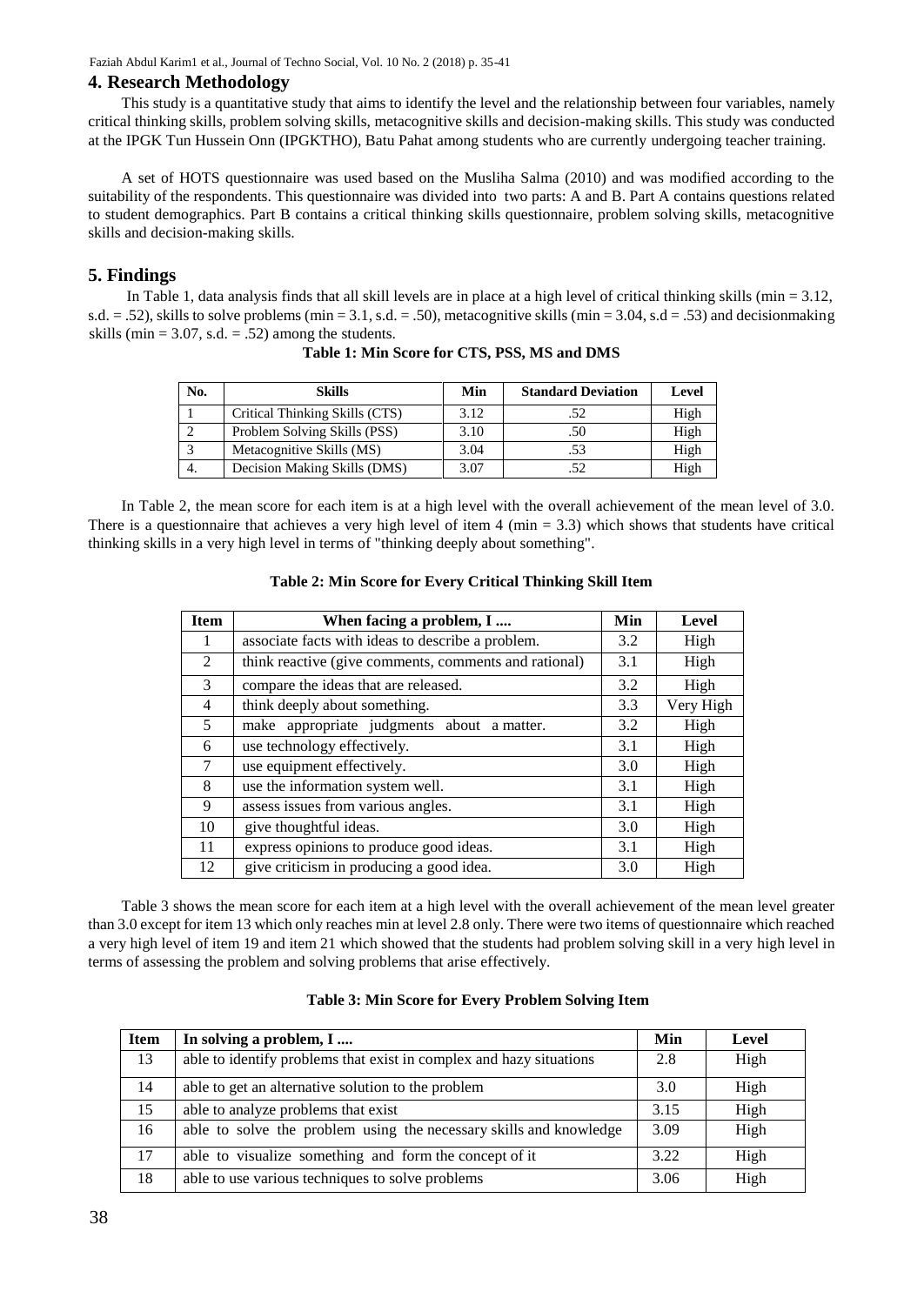Faziah Abdul Karim1 et al., Journal of Techno Social, Vol. 10 No. 2 (2018) p. 35-41

| 19                                                                                                              | able to study the given problem               | 3.45 | Very High |  |  |  |
|-----------------------------------------------------------------------------------------------------------------|-----------------------------------------------|------|-----------|--|--|--|
| 20                                                                                                              | take a little time to solve complex problems  |      | High      |  |  |  |
|                                                                                                                 | able to solve problems that arise effectively |      | Very High |  |  |  |
| Table 4 shows the mean score for each item at a high level with the overall achievement of the mean level great |                                               |      |           |  |  |  |

Table 4 shows the mean score for each item at a high level with the overall achievement of the mean level greater than 3.0 except for item 25 which only reaches mean at 2.9 level only. There were no questionnaires that reached a very high mean of min exceeding 3.25.

| <b>Item</b> | During my study, I                                 | Min  | <b>Level</b> |
|-------------|----------------------------------------------------|------|--------------|
| 22          | use various techniques to solve the problem        | 3.02 | High         |
| 23          | examine the given problem                          | 3.06 | High         |
| 24          | take a short time to solve complex problems        | 2.56 | High         |
| 25          | solve problems that arise effectively              | 2.9  | High         |
| 26          | will be responsible for self-study                 | 3.1  | High         |
| 27          | have very deep curiosity                           | 3.2  | High         |
| 28          | will seek specialized knowledge from various       | 3.1  | High         |
|             | fields                                             |      |              |
| 29          | will use specialized knowledge from various fields | 3.0  | High         |
| 30          | work hard in doing something to succeed            | 3.0  | High         |
| 31          | have a high motivation to learn new things         | 3.2  | High         |
| 32          | use various media to learn (internet, reference    | 3.2  | High         |
| 33          | boowill ks) ge t information through queries       | 3.1  | High         |
|             | with                                               |      |              |
| 34          | owilthel rslea rn from someone through             | 3.1  | High         |
|             | observation                                        |      |              |

|  |  |  | Table 4 : Mean Score for Each Metacognitive Skills Item |  |
|--|--|--|---------------------------------------------------------|--|
|--|--|--|---------------------------------------------------------|--|

Table 5 shows the mean score for most items at a high level with overall reaching the mean level of 3.0 except for item 35 and 41 which only reaches min at level 2.9 only. There is a questionnaire that achieves a very high level of min with a mean value of more than 3.25 which is a 40 item that shows that students have problem-solving skills in a very high level in terms of "being able to choose the most effective solution".

| <b>Item</b> | When making a decision, I                   | Min | Level |
|-------------|---------------------------------------------|-----|-------|
| 35          | using a sharp mind                          | 2.9 | High  |
| 36          | make comparisons                            | 3.1 | High  |
| 37          | will determine the goal before making a     | 3.1 | High  |
|             | decision                                    |     |       |
| 38          | consider the risks to make decisions        | 3.2 | High  |
| 39          | based on the reasons stated                 | 3.2 | High  |
| 40          | able to choose the most effective solution  |     | Very  |
|             |                                             |     | High  |
| 41          | not dependent on others                     | 2.9 | High  |
| 42          | determine what is wrong in a matter         | 3.0 | High  |
| 43          | able to determine what is right in a matter | 3.0 | High  |
| 44          | suggest how it can be done better           | 3.1 | High  |

**Table 5: Mean Score per Decision-Making Items** 

Table 6 shows that there is a significant relationship between the critical thinking skills and problem solving skills  $(r = .975, p = .000)$ , metacognitive skills  $(r = .976, p = .000)$  and decision making skills  $(r = .98, p = .000)$ . The findings showed that all null hypotheses were successfully rejected which proved that there was a significant relationship between all the variables studied.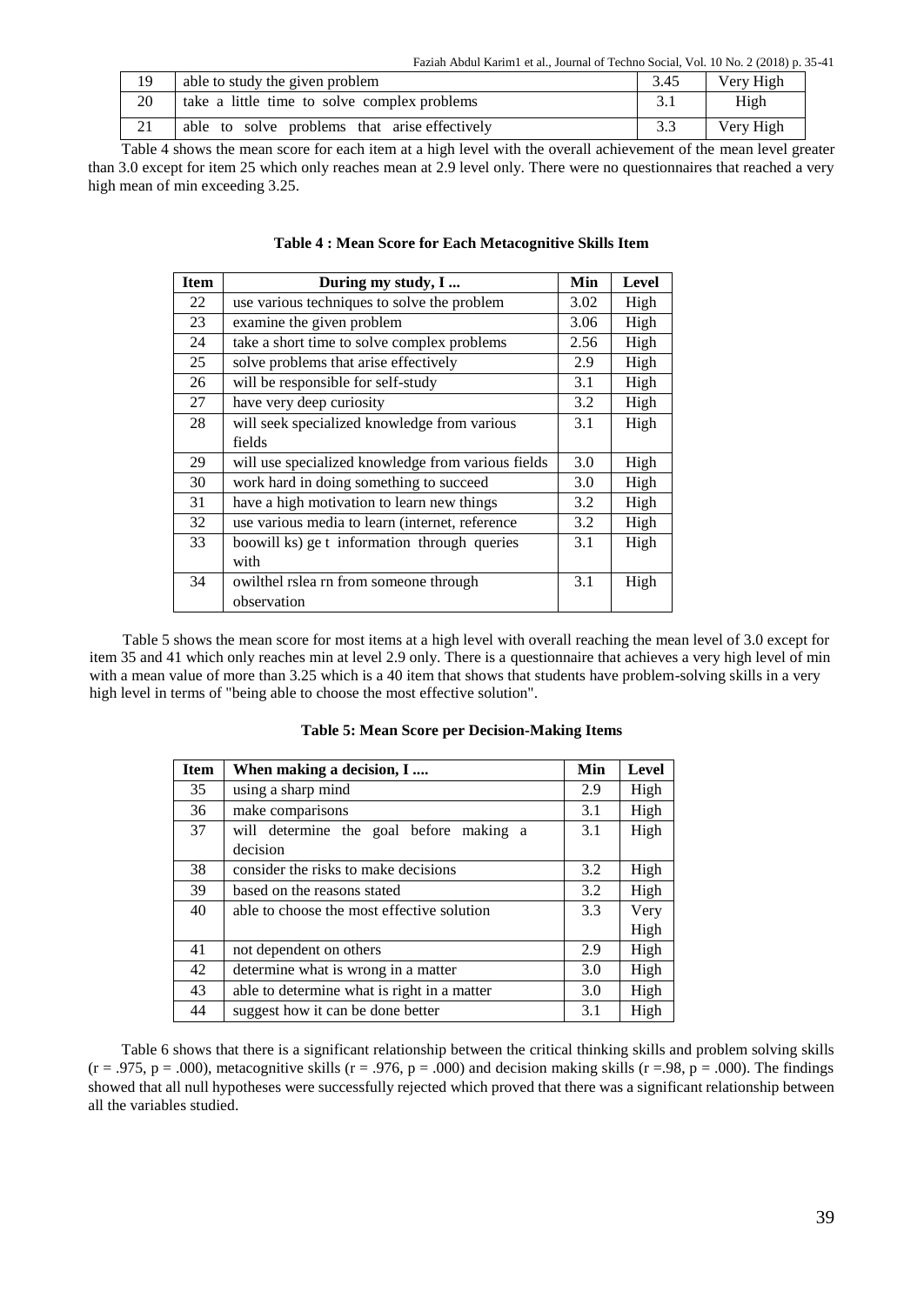## **Table 6: Correlation Analysis Between CTS With PSS, MS And DMS**

| <b>Hypothesis</b>                                                            | Value | Value | <b>Decision</b> |
|------------------------------------------------------------------------------|-------|-------|-----------------|
|                                                                              | r     | p     |                 |
| There was no significant relationship Between<br>CTS and PSS among students  | .98   | .000  | Rejected        |
| There was no significant relationship between CTS<br>with MS among students  | .98   | .000  | Rejected        |
| There was no significant relationship between CTS<br>with DNS among students | .98   | .000  | Rejected        |

## **4. Discussion and Conclusion**

The findings show that overall the skills are in the Critical Thinking Skills (Min  $= 3.12$ ), problem solving skills (min  $= 3.1$ ), decision making skills (min  $= 3.07$ ) and metacognitive skills (min  $= 3.04$ ). This finding shows that students can master all skills if they have been exposed and trained. Zamri (2014) who finds knowledgeable teachers in HOTS can provide exposure on HOTS to their students and will be able to bring teaching and learning to a higher order of thinking. These teachers can also apply various teaching techniques such as creating problem-solving discourses, making decisions, making an inference, suggesting new ideas and also evaluating actions that all of these activities are the characteristics of HOTS.

The findings also show that there is a significant relationship at the very strong level between all the variables between critical thinking skills, problem solving skills, metacognitive skills and decision-making skills. Studies on the relationship between critical thinking skills, problem solving skills, metacognitive skills and decision-making skills have indeed showed a significant relationship between all variables (Day and Halpin; 2004, Van Knippenberg And Hogg, 2003). This high relationship is because all of these variables are the main skills needed and mastered among students. This high level of relationship is also due to the importance of generic skills that have been continuously practised by the students.

In conclusion, critical thinking skills, problem solving skills, metacognitative skills and decision making skills are part of the skills that are in higher order thinking skills and should be mastered by students at institutes of higher education in preparing themselves for the current job market. A student's thinking ability can influence their learning styles, learning ability and their effectiveness of learning. The ability to transfer skills across multiple situations is very important and it is acquired all through a person's life. Skillful thinker will understand how to adapt their learning and successfully find their way in new environment. Therefore, HOTS is the most important skill to enhance the knowledge gained and the students' success. This study should open a new dimension in looking at "Learning Outside The Box" which begins with a Higher Order Thinking Skills.

## **References**

Anjakan (2015). PADU (Unit Pelaksanaan dan Prestasi Pendidikan) Kementerian Pendidikan Malaysia, Putrajaya.

Azizi Yahya, Safiah Sidek & Zanariah Jano. (2011). Critical Thinking Skills Among Final Year Students of Malaysian Technical Universities. Malaysian Technical Universities International. Conference on Engineering & Technology (MUiCET 2011). UTEM. Jurnal Psikologi Malaysia 30 (1) (2016): 142-151.

Collins, R (2014) Skills in the 21st Century: Teaching HOTS. Retrieved from http://www.curriculum.edu.au/leader/teaching\_higher\_order\_thinking, 37431.html?issueID=12910

Day, D. (2001). Leadership Development: A Review in Context. Leadership Quaterly, 11, 581-613.

Day, D., & Halpin, S. (2004). Growing leaders for tomorrow: An Introduction. In Day, D., Zaccaro, S., & Haqlpin, S. (Eds), Leader Development for Transforming Organizations: Growing Leaders for Tomorrow. Eribaum, Mahwah (3pp22. New Jersey.

Kathiravelu, A., Tapsir, R., & Osman, A.M. (2004). Meta Cognitive And Critical Thinking Abilities of Students at INTEC: Institute of Research, Development and Commercialisation (IRDC), UiTM Shah Alam, Selangor.

40 Mohd Najib Abdul Aziz dan Nor Shafrin Ahmad (2008). Kemahiran Belajar dan Hubungannya dengan Pencapaian